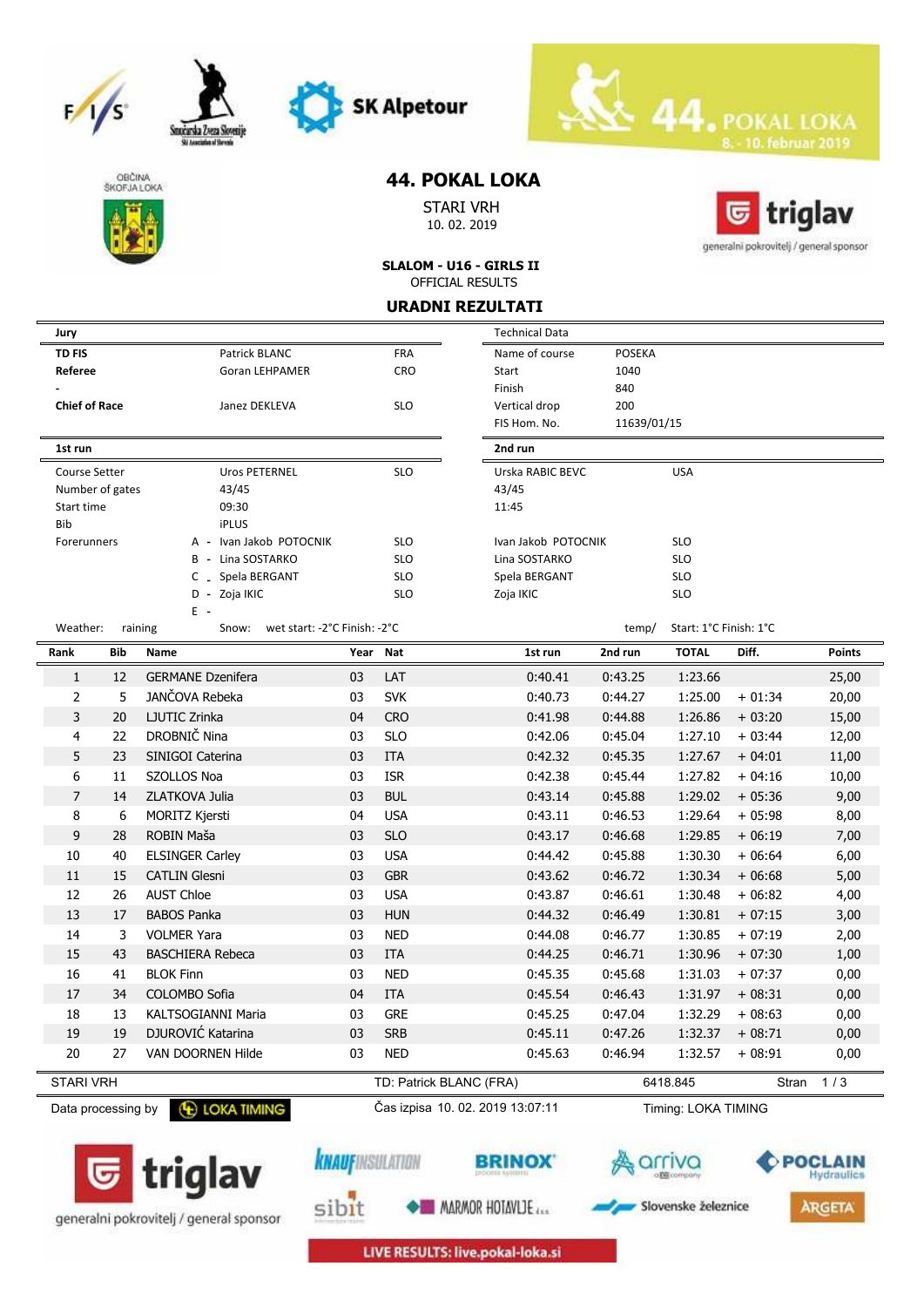







# **44. POKAL LOKA**

STARI VRH 10. 02. 2019



generalni pokrovitelj / general sponsor

### **SLALOM - U16 - GIRLS II** OFFICIAL RESULTS

#### **URADNI REZULTATI**

| Rank | Bib | Name                     | Year | Nat             | 1st run | 2nd run | <b>TOTAL</b> | Diff.    | <b>Points</b> |
|------|-----|--------------------------|------|-----------------|---------|---------|--------------|----------|---------------|
| 21   | 32  | KOVAČIKOVA Lenka         | 03   | <b>SVK</b>      | 0:45.51 | 0:47.23 | 1:32.74      | $+09:08$ | 0,00          |
| 22   | 46  | <b>KOREN Tinkara</b>     | 03   | SL <sub>2</sub> | 0:45.62 | 0:47.60 | 1:33.22      | $+09:56$ | 0,00          |
| 23   |     | DRAGOLJEVIC Nikolina     | 03   | <b>BIH</b>      | 0:45.05 | 0:48.18 | 1:33.23      | $+09:57$ | 0,00          |
| 24   | 24  | <b>BOURBON Fien</b>      | 03   | <b>BEL</b>      | 0:45.43 | 0:48.50 | 1:33.93      | $+10:27$ | 0,00          |
| 25   | 31  | <b>GRGURIC Tili</b>      | 04   | <b>CRO</b>      | 0:45.77 | 0:48.40 | 1:34.17      | $+10:51$ | 0,00          |
| 26   | 8   | <b>HAMALAINEN Minea</b>  | 03   | FIN             | 0:45.71 | 0:49.28 | 1:34.99      | $+11:33$ | 0,00          |
| 27   | 10  | <b>KERKHOFS Nore</b>     | 04   | <b>BEL</b>      | 0:45.08 | 0:49.96 | 1:35.04      | $+11:38$ | 0,00          |
| 28   | 4   | SALEHHUDDIN Aruwin       | 04   | <b>MAS</b>      | 0:45.88 | 0:49.69 | 1:35.57      | $+11:91$ | 0,00          |
| 29   | 48  | <b>KAVŠEK Evita</b>      | 04   | SL <sub>3</sub> | 0:47.09 | 0:49.29 | 1:36.38      | $+12:72$ | 0,00          |
| 30   | 36  | PATOCKOVA Anna           | 04   | <b>CZE</b>      | 0:47.25 | 0:49.81 | 1:37.06      | $+13:40$ | 0,00          |
| 31   | 29  | <b>FILIPOVIC Teodora</b> | 04   | <b>BIH</b>      | 0:47.68 | 0:52.27 | 1:39.95      | $+16:29$ | 0,00          |
| 32   | 35  | <b>MARGARITI Maria</b>   | 03   | <b>GRE</b>      | 0:50.61 | 0:53.57 | 1:44.18      | $+20:52$ | 0,00          |
| 33   | 21  | <b>BIRKNER Martina</b>   | 03   | <b>CHI</b>      | 0:50.59 | 0:55.71 | 1:46.30      | $+22:64$ | 0,00          |
| 34   | 18  | OSCH Chéryl              | 03   | <b>LUX</b>      | 0:56.44 | 1:00.27 | 1:56.71      | $+33:05$ | 0,00          |

### **DID NOT FINISH 1st RUN**

| <b>Bib</b> | <b>Name</b>                | Year Nat              |
|------------|----------------------------|-----------------------|
| 25         | KOMARKOVA Vendula          | <b>CZE</b><br>04      |
| 33         | <b>HAMON Candice</b>       | 03<br><b>FRA</b>      |
| 37         | <b>TSOPELA Amilia Amal</b> | <b>GRE</b><br>03      |
| 38         | <b>HRBANOVA Ella</b>       | 03<br><b>SVK</b>      |
| 39         | <b>ORECCHIONI Paola</b>    | 03<br><b>FRA</b>      |
| 42         | PIŽORN Ajda                | <b>SLO</b><br>03      |
| 45         | RONZULO Alja               | SL <sub>2</sub><br>03 |
|            |                            |                       |

## **DID NOT START 2nd RUN**

| <b>Bib</b>                     | <b>Name</b>                             |                        |                         | Year Nat                                  |                     |                                     |
|--------------------------------|-----------------------------------------|------------------------|-------------------------|-------------------------------------------|---------------------|-------------------------------------|
| 7                              | RADOVIC Ivana                           |                        | 03                      | <b>MNE</b>                                |                     |                                     |
| <b>DID NOT FINISH 2.nd RUN</b> |                                         |                        |                         |                                           |                     |                                     |
| <b>Bib</b>                     | <b>Name</b>                             |                        |                         | Year Nat                                  |                     |                                     |
| 2                              | SEMERAKOVA Hana                         |                        | 04                      | <b>CZE</b>                                |                     |                                     |
| 9                              | <b>WHEATHLEY Kyra</b>                   |                        | 03                      | <b>AUS</b>                                |                     |                                     |
| 16                             | <b>FONNE Eglantine</b>                  |                        | 04                      | <b>FRA</b>                                |                     |                                     |
| <b>STARI VRH</b>               |                                         |                        | TD: Patrick BLANC (FRA) |                                           | SLO 6418.845        | Stran $2/3$                         |
| Data processing by             | <b>E LOKA TIMING</b>                    |                        |                         | Čas izpisa 10. 02. 2019 13:07:11          | Timing: LOKA TIMING |                                     |
|                                | $\overline{\mathbf{G}}$ triglav         | <b>KNAUFINSULATION</b> |                         | <b>BRINOX</b><br><b>INDORF AVAILITIES</b> | riva                | <b>POCLAIN</b><br><b>Hydraulics</b> |
|                                | generalni pokrovitelj / general sponsor |                        |                         | <b>MARMOR HOTAVLIE</b>                    | Slovenske železnice | <b>ARGETA</b>                       |

LIVE RESULTS: live.pokal-loka.si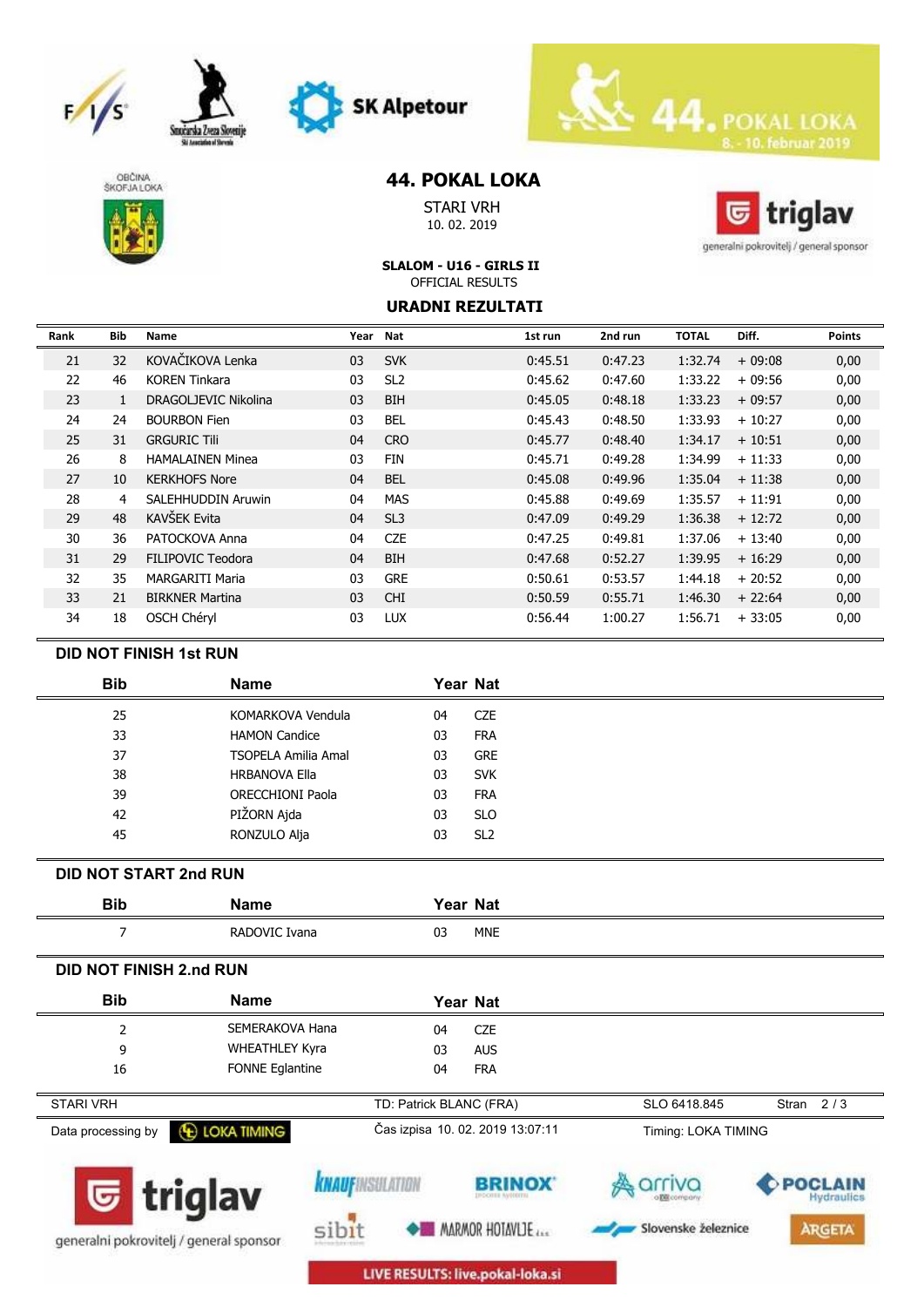









## **44. POKAL LOKA**

STARI VRH 10. 02. 2019



# **SLALOM - U16 - GIRLS II** OFFICIAL RESULTS

# **URADNI REZULTATI**

| -30 | BLAGOJEVIĆ Isidora | 04 | <b>SRB</b>      |
|-----|--------------------|----|-----------------|
| 44  | KALAN Rebeka       | n٦ | SL <sub>2</sub> |
| 47  | PETERNELJ Sara     | 04 | SL <sub>3</sub> |
| -49 | POKORN Petra       | 04 | SI 3            |

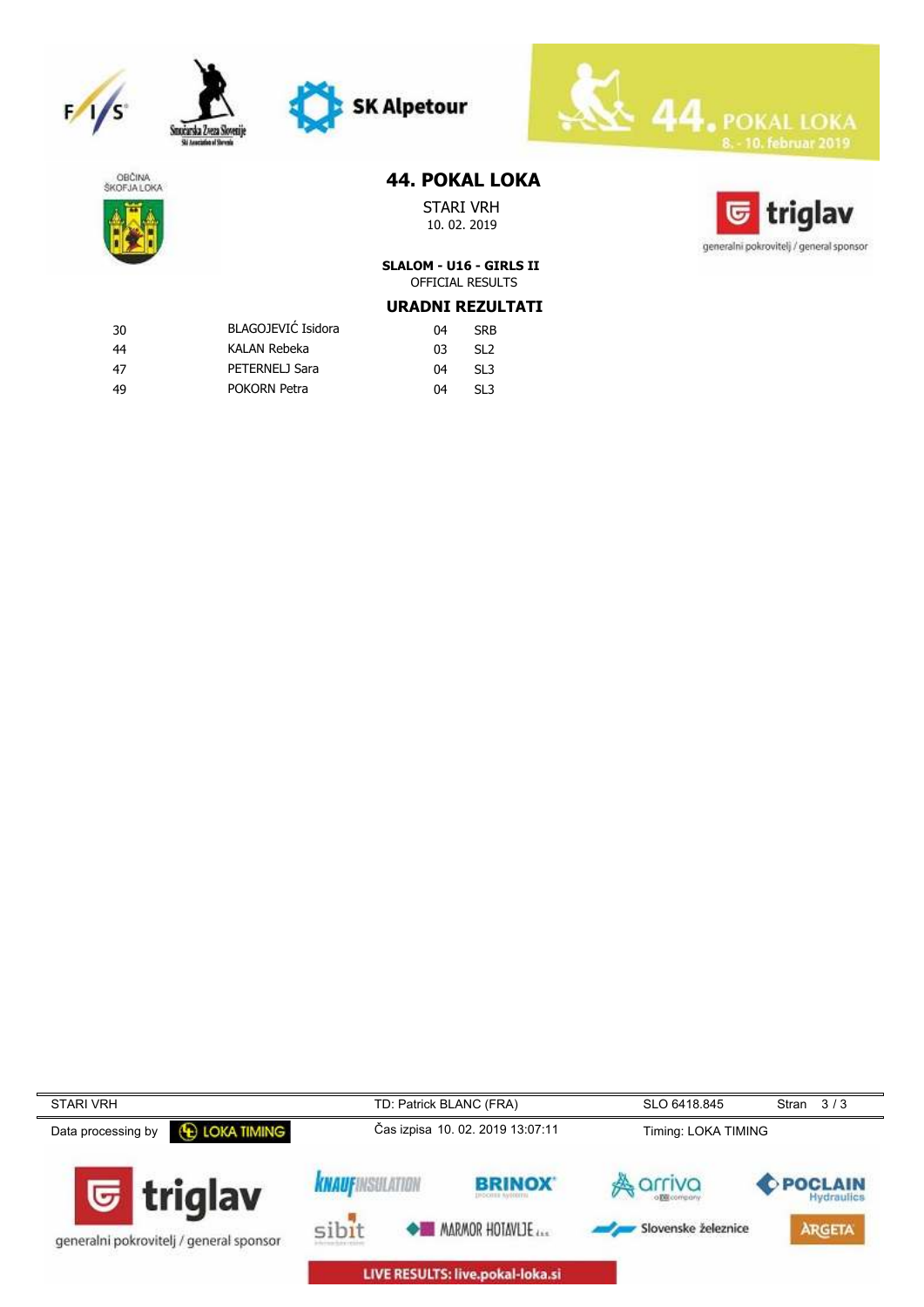







Smożarska Zveza S

## **44. POKAL LOKA**

STARI VRH 10. 02. 2019



**SLALOM - U16 - BOYS II** OFFICIAL RESULTS

**URADNI REZULTATI**

| UKAVNI KEZULIAII               |            |                                                           |            |                                  |                       |             |                          |          |               |
|--------------------------------|------------|-----------------------------------------------------------|------------|----------------------------------|-----------------------|-------------|--------------------------|----------|---------------|
| Jury                           |            |                                                           |            |                                  | <b>Technical Data</b> |             |                          |          |               |
| <b>TD FIS</b><br>Patrick BLANC |            |                                                           | <b>FRA</b> | <b>POSEKA</b><br>Name of course  |                       |             |                          |          |               |
| Referee                        |            | Goran LEHPAMER                                            |            | <b>CRO</b>                       | Start                 | 1040        |                          |          |               |
|                                |            |                                                           |            |                                  | Finish                | 840         |                          |          |               |
| <b>Chief of Race</b>           |            | Janez DEKLEVA                                             |            | <b>SLO</b>                       | Vertical drop         | 200         |                          |          |               |
|                                |            |                                                           |            |                                  | FIS Hom. No.          | 11639/01/15 |                          |          |               |
| 1st run                        |            |                                                           |            |                                  | 2nd run               |             |                          |          |               |
| Course Setter                  |            | <b>Uros PETERNEL</b>                                      |            | <b>SLO</b>                       | Urska RABIC BEVC      |             | <b>USA</b>               |          |               |
| Number of gates                |            | 43/45                                                     |            |                                  | 43/45                 |             |                          |          |               |
| Start time                     |            | 09:30                                                     |            |                                  | 11:45                 |             |                          |          |               |
| Bib                            |            | <b>iPLUS</b>                                              |            |                                  |                       |             |                          |          |               |
| Forerunners                    |            | A - Ivan Jakob POTOCNIK                                   |            | <b>SLO</b>                       | Ivan Jakob POTOCNIK   |             | <b>SLO</b>               |          |               |
|                                |            | Lina SOSTARKO<br>B -                                      |            | <b>SLO</b>                       | Lina SOSTARKO         |             | <b>SLO</b>               |          |               |
|                                |            | _ Spela BERGANT<br>C                                      |            | <b>SLO</b>                       | Spela BERGANT         |             | <b>SLO</b>               |          |               |
|                                |            | Zoja IKIC<br>D -<br>E -                                   |            | <b>SLO</b>                       | Zoja IKIC             |             | <b>SLO</b>               |          |               |
| Weather:                       |            | wet start: -2°C Finish: -2°C<br>raining<br>Snow:<br>temp/ |            | Start: 1°C Finish: 1°C           |                       |             |                          |          |               |
| Rank                           | <b>Bib</b> | Name                                                      | Year Nat   |                                  | 1st run               | 2nd run     | <b>TOTAL</b>             | Diff.    | <b>Points</b> |
| 1                              | 57         | PETANJKO William                                          | 03         | <b>CRO</b>                       | 0:40.61               | 0:44.49     | 1:25.10                  |          | 25,00         |
| $\overline{2}$                 | 55         | PODLIPNIK Anže                                            | 03         | <b>SLO</b>                       | 0:41.63               | 0:44.51     | 1:26.14                  | $+01:04$ | 20,00         |
| 3                              | 63         | <b>TRUNK Tamas</b>                                        | 03         | <b>HUN</b>                       | 0:41.83               | 0:45.53     | 1:27.36                  | $+02:26$ | 15,00         |
| $\overline{4}$                 | 84         | SEŠLAR Andraž                                             | 03         | <b>SLO</b>                       | 0:43.20               | 0:44.31     | 1:27.51                  | $+02:41$ | 12,00         |
| 5                              | 111        | ZUPAN OREŠKOVIČ Žiga                                      | 04         | SL <sub>3</sub>                  | 0:43.25               | 0:44.37     | 1:27.62                  | $+02:52$ | 11,00         |
| 6                              | 66         | <b>SEVERI Arturo</b>                                      | 03         | <b>ITA</b>                       | 0:42.93               | 0:45.59     | 1:28.52                  | $+03:42$ | 10,00         |
| $\overline{7}$                 | 81         | <b>BELLINO Max</b>                                        | 03         | <b>USA</b>                       | 0:43.13               | 0:45.53     | 1:28.66                  | $+03:56$ | 9,00          |
| 8                              | 90         | <b>HABAJEC Matevž</b>                                     | 03         | <b>SLO</b>                       | 0:42.92               | 0:45.87     | 1:28.79                  | $+03:69$ | 8,00          |
| 9                              | 68         | <b>ASVESTAS Dimitros</b>                                  | 03         | <b>GRE</b>                       | 0:43.23               | 0:45.58     | 1:28.81                  | $+03:71$ | 7,00          |
| 10                             | 109        | ANDERLIČ Jakob                                            | 04         | SL <sub>2</sub>                  | 0:44.62               | 0:45.19     | 1:29.81                  | $+04:71$ | 6,00          |
| 11                             | 69         | <b>KLIMA Oskar</b>                                        | 04         | <b>CZE</b>                       | 0:43.40               | 0:47.07     | 1:30.47                  | $+05:37$ | 5,00          |
| 12                             | 101        | <b>BIGATEL Justin</b>                                     | 03         | <b>USA</b>                       | 0:44.12               | 0:46.82     | 1:30.94                  | $+05:84$ | 4,00          |
| 13                             | 62         | TOMOVIĆ Aleksa                                            | 03         | <b>SRB</b>                       | 0:43.37               | 0:47.86     | 1:31.23                  | $+06:13$ | 3,00          |
| 14                             | 83         | <b>BOTKA Timo</b>                                         | 03         | <b>SVK</b>                       | 0:45.50               | 0:46.27     | 1:31.77                  | $+06:67$ | 2,00          |
| 15                             | 82         | <b>RAMICONE Paolo</b>                                     | 03         | <b>ITA</b>                       | 0:46.19               | 0:45.78     | 1:31.97                  | $+06:87$ | 1,00          |
| 16                             | 75         | <b>DOSEDEL Jan Martin</b>                                 | 04         | <b>CZE</b>                       | 0:45.08               | 0:47.84     | 1:32.92                  | $+07:82$ | 0,00          |
| 17                             | 53         | <b>MUNRO Gregor</b>                                       | 04         | <b>GBR</b>                       | 0:45.58               | 0:48.31     | 1:33.89                  | $+08:79$ | 0,00          |
| 18                             | 113        | JERIČ Bine                                                | 04         | SL <sub>3</sub>                  | 0:46.73               | 0:47.46     | 1:34.19                  | $+09:09$ | 0,00          |
| 19                             | 107        | DOWLING Laidley                                           | 03         | <b>AUS</b>                       | 0:46.35               | 0:48.32     | 1:34.67                  | $+09:57$ | 0,00          |
| 20                             | 58         | <b>DUMITRU Luca</b>                                       | 04         | <b>ROU</b>                       | 0:46.14               | 0:49.67     | 1:35.81                  | $+10:71$ | 0,00          |
|                                |            |                                                           |            |                                  |                       |             |                          |          |               |
| <b>STARI VRH</b>               |            |                                                           |            | TD: Patrick BLANC (FRA)          |                       |             | 1/3<br>1484.845<br>Stran |          |               |
| Data processing by             |            | <b>E LOKA TIMING</b>                                      |            | Čas izpisa 10. 02. 2019 13:07:12 |                       |             | Timing: LOKA TIMING      |          |               |
|                                |            |                                                           |            |                                  |                       |             |                          |          |               |





sibit

**BRINOX** 





LIVE RESULTS: live.pokal-loka.si

**MARMOR HOTAVLIE**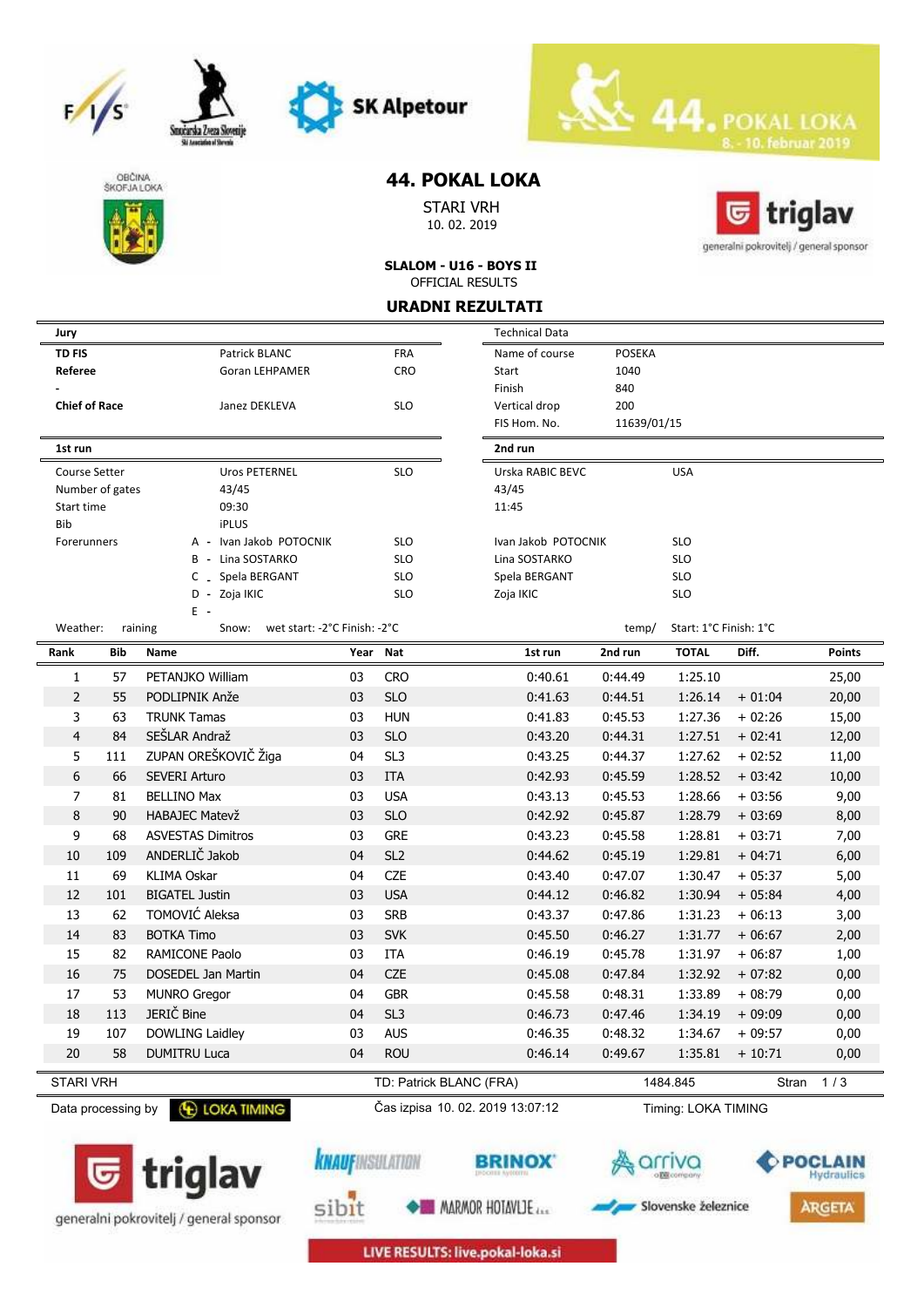







Smożarska Zw

# **44. POKAL LOKA**

STARI VRH 10. 02. 2019



generalni pokrovitelj / general sponsor

**SLALOM - U16 - BOYS II** OFFICIAL RESULTS

#### **URADNI REZULTATI**

| Rank | <b>Bib</b> | Name                   | Year | Nat        | 1st run | 2nd run | <b>TOTAL</b> | Diff.             | <b>Points</b> |
|------|------------|------------------------|------|------------|---------|---------|--------------|-------------------|---------------|
| 21   | 61         | MCGOWN Kyle            | 03   | <b>AUS</b> | 0:51.15 | 0:46.33 |              | $1:37.48 + 12:38$ | 0,00          |
| 22   | 74         | <b>BIRKNER Matias</b>  | 04   | <b>CHI</b> | 0:48.07 | 0:50.34 | 1:38.41      | $+13:31$          | 0,00          |
| 23   | 51         | <b>VERACINI Pascal</b> | 04   | <b>CHI</b> | 0:45.05 | 0:54.99 | 1:40.04      | $+14.94$          | 0,00          |
| 24   | 108        | <b>KECERIN Grga</b>    | 04   | <b>CRO</b> | 0:44.58 | 0:55.51 | 1:40.09      | $+14.99$          | 0,00          |
| 25   | 67         | VUKMIROVIC Vladimir    | 04   | <b>MNE</b> | 0:49.27 | 0:53.43 | 1:42.70      | $+17:60$          | 0,00          |

#### **DID NOT FINISH 1st RUN**

| <b>Bib</b>       | <b>Name</b>                   | Year Nat |                 |              |       |     |
|------------------|-------------------------------|----------|-----------------|--------------|-------|-----|
| 56               | PALMQUIST Camden              | 03       | <b>USA</b>      |              |       |     |
| 59               | <b>VISSER Derek</b>           | 03       | <b>NED</b>      |              |       |     |
| 60               | STOLEAR Evan                  | 04       | <b>FRA</b>      |              |       |     |
| 64               | <b>MACAR Milivoje</b>         | 04       | BIH             |              |       |     |
| 65               | <b>MESSSENGER Harisson</b>    | 03       | <b>NZL</b>      |              |       |     |
| 70               | <b>WERCKX Jarne</b>           | 03       | <b>BEL</b>      |              |       |     |
| 71               | <b>KAFERINOV Kostadin</b>     | 03       | <b>BUL</b>      |              |       |     |
| 72               | <b>STEENSTRA Lars</b>         | 04       | <b>NED</b>      |              |       |     |
| 73               | <b>MART Robert</b>            | 03       | <b>ROU</b>      |              |       |     |
| 76               | DE FROISSARD DE BROISSIA Alix | 03       | <b>FRA</b>      |              |       |     |
| 77               | <b>GLAVCHEV Ivan</b>          | 04       | <b>BUL</b>      |              |       |     |
| 79               | VOJNOVIĆ Dušan                | 04       | <b>SRB</b>      |              |       |     |
| 80               | HAMIDOVIC Daut                | 03       | BIH             |              |       |     |
| 85               | <b>MAISANO William</b>        | 03       | <b>AUS</b>      |              |       |     |
| 87               | <b>MPAKAS Asterios</b>        | 03       | <b>GRE</b>      |              |       |     |
| 89               | ORESIC Otto                   | 04       | <b>CRO</b>      |              |       |     |
| 92               | <b>FIALA Matyas</b>           | 03       | <b>CZE</b>      |              |       |     |
| 93               | <b>MAUBOUCHER Vincent</b>     | 03       | <b>FRA</b>      |              |       |     |
| 94               | <b>ROTARU Dan</b>             | 03       | <b>ROU</b>      |              |       |     |
| 95               | <b>BESZTERCZEY Kristof</b>    | 03       | <b>HUN</b>      |              |       |     |
| 97               | <b>CHALKIDIS Theodoros</b>    | 03       | <b>GRE</b>      |              |       |     |
| 98               | ZBASNIK Niko                  | 04       | <b>CRO</b>      |              |       |     |
| 99               | <b>RAMPTON Thomas</b>         | 03       | <b>GBR</b>      |              |       |     |
| 100              | NOVAČEK Miroslav              | 03       | <b>SVK</b>      |              |       |     |
| 103              | <b>BART Eduard</b>            | 04       | <b>ROU</b>      |              |       |     |
| 105              | <b>COLLINS Oliver</b>         | 03       | <b>GBR</b>      |              |       |     |
| 106              | <b>HOZMANN Rudolf</b>         | 04       | <b>HUN</b>      |              |       |     |
| 112              | <b>BELEHAR Luka</b>           | 04       | SL <sub>3</sub> |              |       |     |
| <b>STARI VRH</b> | TD: Patrick BLANC (FRA)       |          |                 | SLO 1484.845 | Stran | 2/3 |



LIVE RESULTS: live.pokal-loka.si